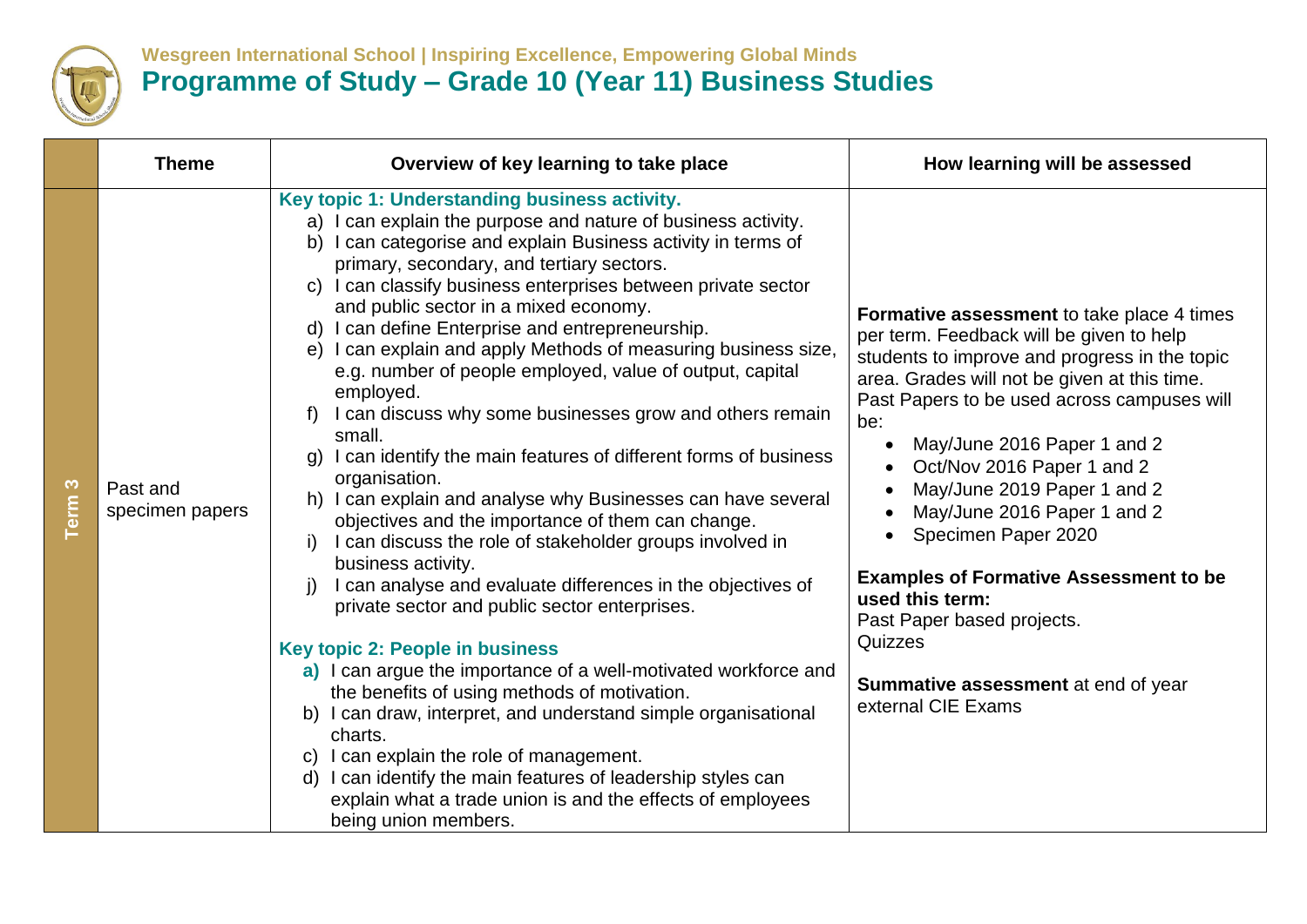|  |    | e) I can identify and explain the main stages of recruitment and   |  |
|--|----|--------------------------------------------------------------------|--|
|  |    | understand the difference between internal and external            |  |
|  |    | recruitment.                                                       |  |
|  |    | I can identify and explain the benefits and limitations of part-   |  |
|  |    | time and full-time workers.                                        |  |
|  |    | g) I can understand the importance of training to a business and   |  |
|  |    | employees.                                                         |  |
|  |    | h) I can understand the benefits and limitations of induction      |  |
|  |    | training, on-the-job and off-the-job training.                     |  |
|  |    | I can explain the difference between dismissal and                 |  |
|  |    | redundancy.                                                        |  |
|  |    | I can identify and explain situations when downsizing may be       |  |
|  |    | necessary.                                                         |  |
|  |    | k) I can identify factors and be able to explain and justify which |  |
|  |    | workers should be recruited/made redundant in given                |  |
|  |    | circumstances.                                                     |  |
|  |    | I can analyse and evaluate why effective communication is          |  |
|  |    | important and the methods used to achieve it.                      |  |
|  |    | m) I can demonstrate an awareness of communication barriers.       |  |
|  |    | <b>Key topic 3: Marketing</b>                                      |  |
|  |    | a) I can understand the role of marketing and why it is            |  |
|  |    | important for businesses to satisfy the needs of both existing     |  |
|  |    | and new customers.                                                 |  |
|  |    | b) I can identify and explain the benefits and limitations of each |  |
|  |    | approach to marketing.                                             |  |
|  |    | c) I can identify how and why market segmentation is               |  |
|  |    | undertaken and select and justify an appropriate method of         |  |
|  |    | segmentation in given circumstances.                               |  |
|  |    | d) I can understand the need for market research and the           |  |
|  |    | methods used.                                                      |  |
|  |    | e) I can present and use market research results.                  |  |
|  | T) | I can identify and explain the costs and benefits of               |  |
|  |    | developing new products.                                           |  |
|  |    | g) I can explain the concept of brand image and its impact on      |  |
|  |    | sales and customer loyalty.                                        |  |
|  |    | h) I can identify and explain the role of packaging.               |  |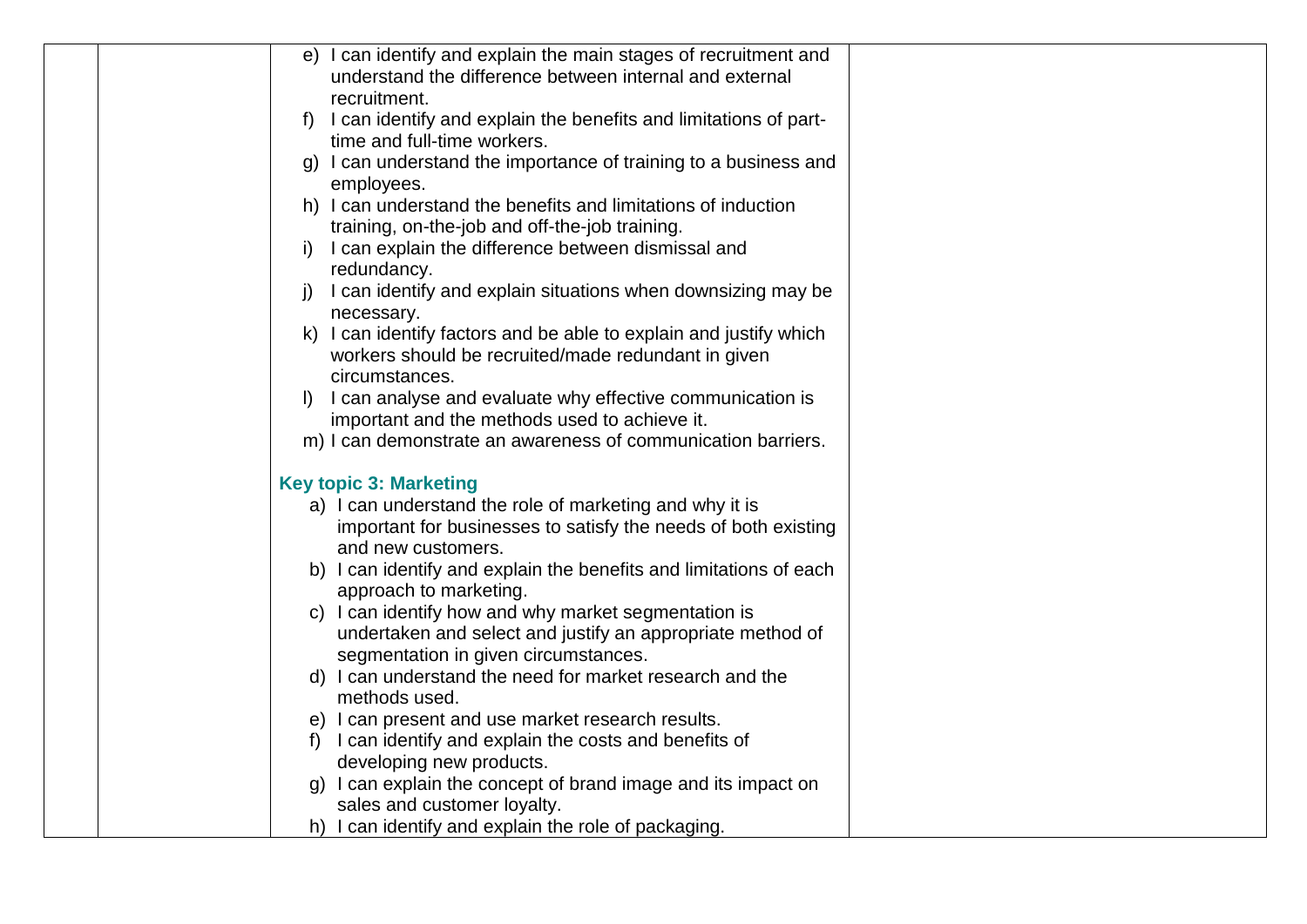|  | I can draw and interpret a product life cycle diagram, identify,<br>i)<br>and explain the main stages of the product life cycle,<br>including extension strategies; and explain how stages of the<br>product life cycle can influence marketing decisions.<br>I can explain how the internet and social networks are used<br>j)<br>for promotion.                                                                                                                                                                                                                                                                                                                                                                                                                                                                                                                                                                                                    |  |
|--|------------------------------------------------------------------------------------------------------------------------------------------------------------------------------------------------------------------------------------------------------------------------------------------------------------------------------------------------------------------------------------------------------------------------------------------------------------------------------------------------------------------------------------------------------------------------------------------------------------------------------------------------------------------------------------------------------------------------------------------------------------------------------------------------------------------------------------------------------------------------------------------------------------------------------------------------------|--|
|  | <b>Key topic 4: Operations management</b><br>a) I can explain the meaning of production.<br>b) I can identify the main methods of production.<br>c) I can discuss how technology has changed production<br>methods, e.g., using computers in design and manufacturing.<br>d) I can identify and classify costs.<br>e) I can explain the concepts of economics and diseconomies<br>of scale.<br>I can calculate and explain the Break-even analysis graph<br>f)<br>g) I can explain why quality is important and how quality<br>production might be achieved.<br>h) I can describe the main factors influencing the location and<br>relocation decisions of a business.                                                                                                                                                                                                                                                                               |  |
|  | Key topic 5: Financial information and decisions<br>a) I can explain the need for business finance.<br>b) I can identify and explain the main sources of finance.<br>c) I can apply and how to interpret a simple cash-flow forecast.<br>d) I can analyse the concept and importance of working capital.<br>e) I can explain what profit is and why it is important.<br>f) I can discuss the main features of an income statement, e.g.,<br>revenue, cost of sales, gross profit, profit and retained profit.<br>g) I can interpret a simple statement of financial position and<br>make deductions from it, e.g., how a business is financing its<br>activities and what assets it owns, sale of inventories to raise<br>finance (constructing statements of financial position will not<br>be assessed<br>h) I can interpret the financial performance of a business by<br>calculating and analysing profitability ratios and liquidity<br>ratios. |  |